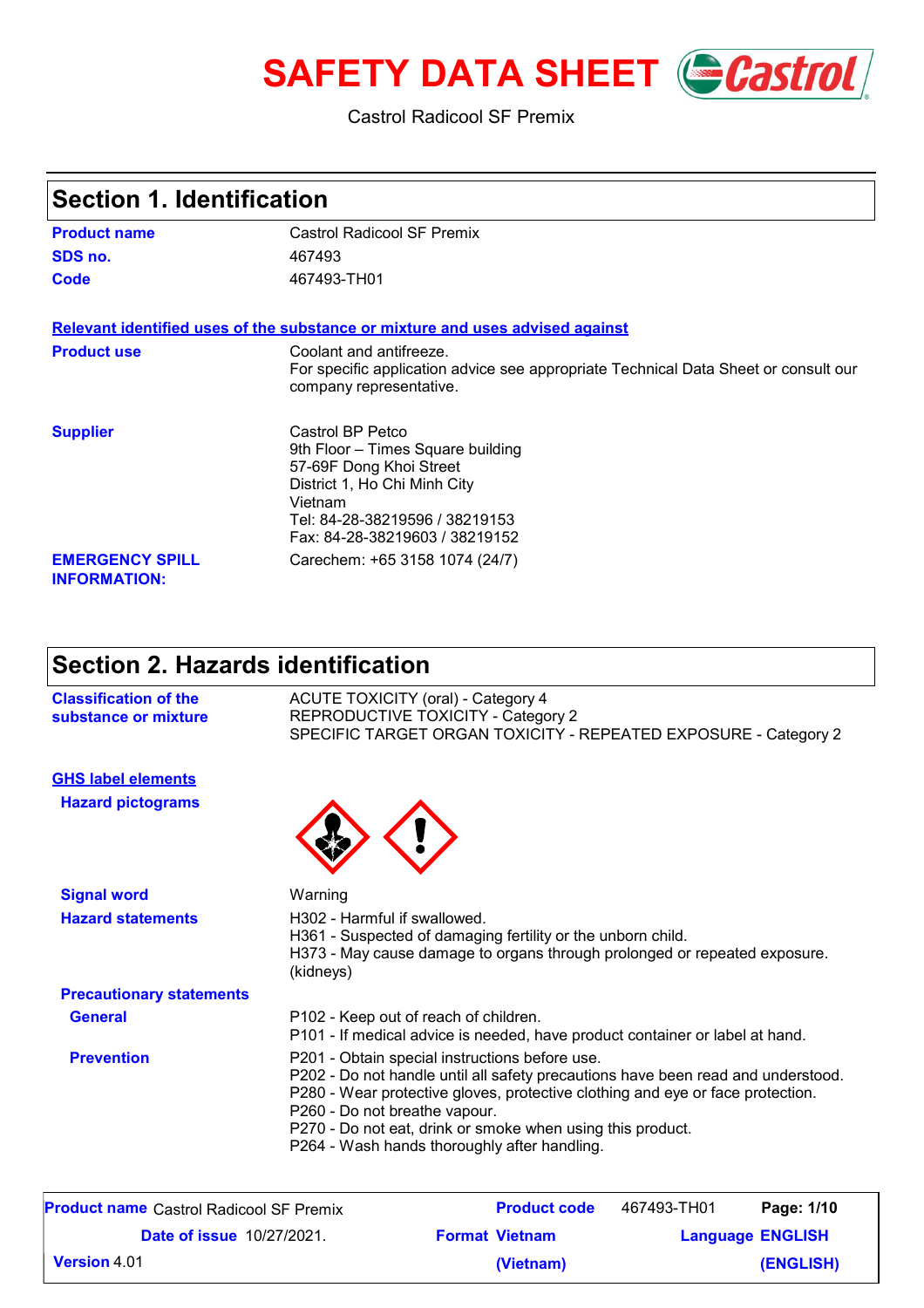## **Section 2. Hazards identification**

| <b>Response</b>                                        | P308 + P313 - IF exposed or concerned: Get medical attention.<br>P301 + P312, P330 - IF SWALLOWED: Call a POISON CENTER or doctor if you<br>feel unwell. Rinse mouth. |  |  |
|--------------------------------------------------------|-----------------------------------------------------------------------------------------------------------------------------------------------------------------------|--|--|
| <b>Storage</b>                                         | P405 - Store locked up.                                                                                                                                               |  |  |
| <b>Disposal</b>                                        | P501 - Dispose of contents and container in accordance with all local, regional,<br>national and international regulations.                                           |  |  |
| <b>Routes of entry</b>                                 | Dermal contact. Eye contact. Inhalation.                                                                                                                              |  |  |
| Other hazards which do not<br>result in classification | None known.                                                                                                                                                           |  |  |

### **Section 3. Composition/information on ingredients**

#### **Substance/mixture**

Mixture

Ethylene glycol Corrosion inhibitor.

| <b>Ingredient name</b>    | <b>CAS number</b> |             |
|---------------------------|-------------------|-------------|
| Ethylene glycol           | $107 - 21 - 1$    | $≥50 - ≤75$ |
| l Sodium 2-ethylhexanoate | 19766-89-3        | ≤5          |

**There are no additional ingredients present which, within the current knowledge of the supplier and in the concentrations applicable, are classified as hazardous to health or the environment and hence require reporting in this section.**

**Occupational exposure limits, if available, are listed in Section 8.**

### **Section 4. First aid measures**

#### **Description of necessary first aid measures**

| <b>Eye contact</b>  | In case of contact, immediately flush eyes with plenty of water for at least 15<br>minutes. Eyelids should be held away from the eyeball to ensure thorough rinsing.<br>Check for and remove any contact lenses. Get medical attention if symptoms occur.                                                                                                                                                                                                                                                                                                                      |
|---------------------|--------------------------------------------------------------------------------------------------------------------------------------------------------------------------------------------------------------------------------------------------------------------------------------------------------------------------------------------------------------------------------------------------------------------------------------------------------------------------------------------------------------------------------------------------------------------------------|
| <b>Inhalation</b>   | If inhaled, remove to fresh air. Get medical attention.                                                                                                                                                                                                                                                                                                                                                                                                                                                                                                                        |
| <b>Skin contact</b> | In case of contact, immediately flush skin with plenty of water for at least 15 minutes<br>while removing contaminated clothing and shoes. Wash clothing before reuse.<br>Clean shoes thoroughly before reuse. Get medical attention.                                                                                                                                                                                                                                                                                                                                          |
| <b>Ingestion</b>    | If ingested, call a physician or Poison Control Center immediately. Get medical<br>attention urgently informing the doctor that a product containing ethylene glycol has<br>been ingested and specific treatment may be required. Transport casualty together<br>with the product container, its label, or the safety data sheet urgently to hospital. Do<br>not induce vomiting unless directed to do so by medical personnel. Never give<br>anything by mouth to an unconscious person. If unconscious, place in recovery<br>position and get medical attention immediately. |

**Most important symptoms/effects, acute and delayed**

**See Section 11 for more detailed information on health effects and symptoms.**

|                                   | Indication of immediate medical attention and special treatment needed, if necessary                                                                                        |
|-----------------------------------|-----------------------------------------------------------------------------------------------------------------------------------------------------------------------------|
| <b>Notes to physician</b>         |                                                                                                                                                                             |
| <b>Specific treatments</b>        | Ethylene Glycol: Gastric irrigation, ethanol or fomepizole may have value in<br>treatment. Consult physician.                                                               |
| <b>Protection of first-aiders</b> | No action shall be taken involving any personal risk or without suitable training. It<br>may be dangerous to the person providing aid to give mouth-to-mouth resuscitation. |

| <b>Product name</b> Castrol Radicool SF Premix |                                  | <b>Product code</b>   | 467493-TH01 | Page: 2/10              |
|------------------------------------------------|----------------------------------|-----------------------|-------------|-------------------------|
|                                                | <b>Date of issue 10/27/2021.</b> | <b>Format Vietnam</b> |             | <b>Language ENGLISH</b> |
|                                                | Version 4.01                     | (Vietnam)             |             | (ENGLISH)               |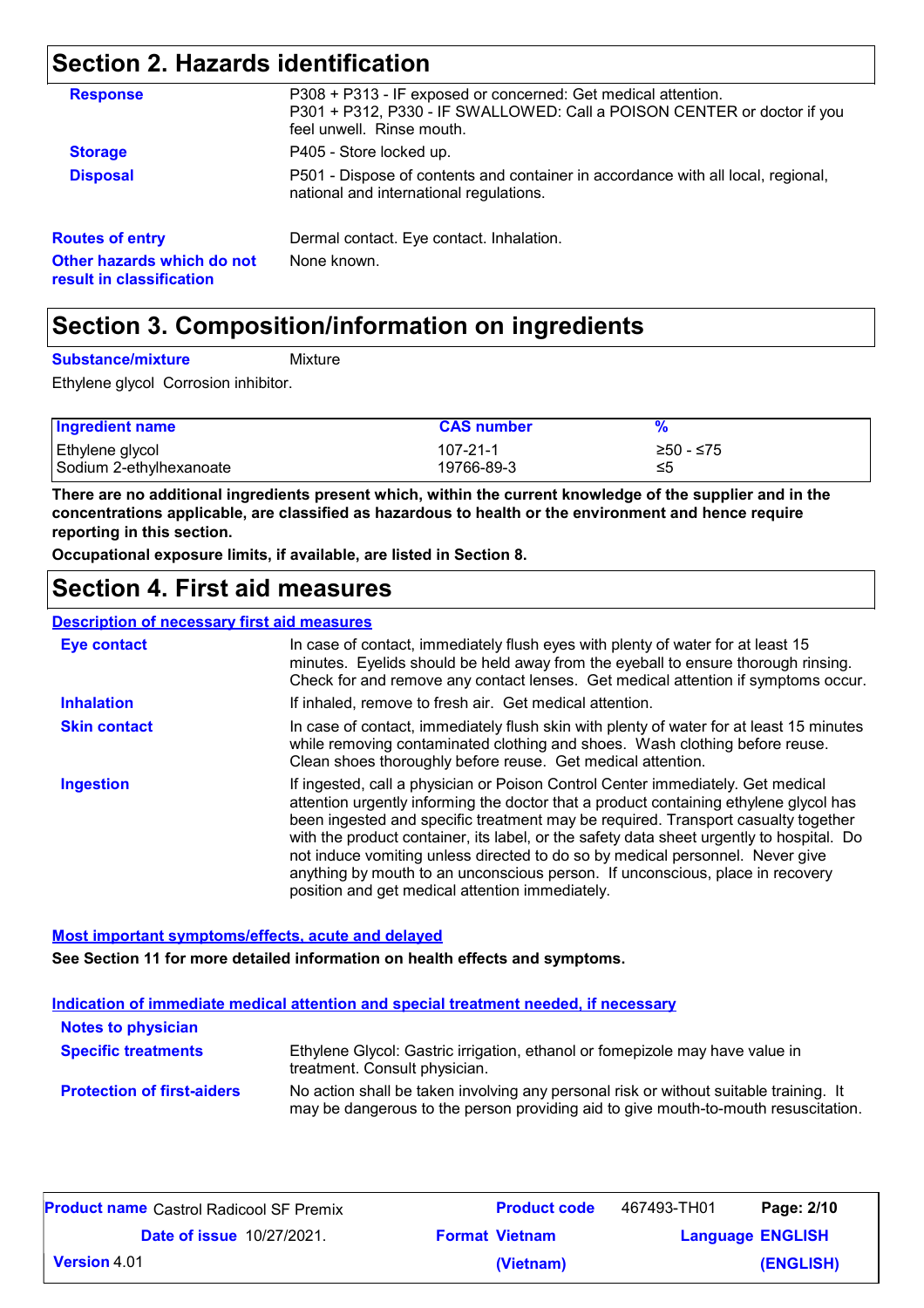## **Section 5. Firefighting measures**

| <b>Extinguishing media</b>                               |                                                                                                                                                                                                   |
|----------------------------------------------------------|---------------------------------------------------------------------------------------------------------------------------------------------------------------------------------------------------|
| <b>Suitable extinguishing</b><br>media                   | In case of fire, use water fog, alcohol resistant foam, dry chemical or carbon dioxide<br>extinguisher or spray.                                                                                  |
| <b>Unsuitable extinguishing</b><br>media                 | Do not use water jet.                                                                                                                                                                             |
| <b>Specific hazards arising</b><br>from the chemical     | In a fire or if heated, a pressure increase will occur and the container may burst.                                                                                                               |
| <b>Hazardous thermal</b><br>decomposition products       | Combustion products may include the following:<br>metal oxide/oxides<br>carbon oxides (CO, CO <sub>2</sub> ) (carbon monoxide, carbon dioxide)                                                    |
| <b>Special protective actions</b><br>for fire-fighters   | No action shall be taken involving any personal risk or without suitable training.<br>Promptly isolate the scene by removing all persons from the vicinity of the incident if<br>there is a fire. |
| <b>Special protective</b><br>equipment for fire-fighters | Fire-fighters should wear positive pressure self-contained breathing apparatus<br>(SCBA) and full turnout gear.                                                                                   |
|                                                          |                                                                                                                                                                                                   |

### **Section 6. Accidental release measures**

|                                                             | <b>Personal precautions, protective equipment and emergency procedures</b>                                                                                                                                                                                                                                                                                                                                                                                                                                               |
|-------------------------------------------------------------|--------------------------------------------------------------------------------------------------------------------------------------------------------------------------------------------------------------------------------------------------------------------------------------------------------------------------------------------------------------------------------------------------------------------------------------------------------------------------------------------------------------------------|
| For non-emergency<br>personnel                              | Contact emergency personnel. No action shall be taken involving any personal risk<br>or without suitable training. Evacuate surrounding areas. Keep unnecessary and<br>unprotected personnel from entering. Do not touch or walk through spilt material.<br>Avoid breathing vapour or mist. Provide adequate ventilation. Put on appropriate<br>personal protective equipment. Floors may be slippery; use care to avoid falling.                                                                                        |
| For emergency responders                                    | Entry into a confined space or poorly ventilated area contaminated with vapour, mist<br>or fume is extremely hazardous without the correct respiratory protective equipment<br>and a safe system of work. Wear self-contained breathing apparatus. Wear a<br>suitable chemical protective suit. Chemical resistant boots. See also the<br>information in "For non-emergency personnel".                                                                                                                                  |
| <b>Environmental precautions</b>                            | Avoid dispersal of spilt material and runoff and contact with soil, waterways, drains<br>and sewers. Inform the relevant authorities if the product has caused environmental<br>pollution (sewers, waterways, soil or air).                                                                                                                                                                                                                                                                                              |
| <b>Methods and material for containment and cleaning up</b> |                                                                                                                                                                                                                                                                                                                                                                                                                                                                                                                          |
| <b>Small spill</b>                                          | Stop leak if without risk. Move containers from spill area. Absorb with an inert<br>material and place in an appropriate waste disposal container. Dispose of via a<br>licensed waste disposal contractor.                                                                                                                                                                                                                                                                                                               |
| <b>Large spill</b>                                          | Stop leak if without risk. Move containers from spill area. Approach the release<br>from upwind. Prevent entry into sewers, water courses, basements or confined<br>areas. Contain and collect spillage with non-combustible, absorbent material e.g.<br>sand, earth, vermiculite or diatomaceous earth and place in container for disposal<br>according to local regulations. Contaminated absorbent material may pose the<br>same hazard as the spilt product. Dispose of via a licensed waste disposal<br>contractor. |

## **Section 7. Handling and storage**

**Precautions for safe handling**

| <b>Product name</b> Castrol Radicool SF Premix | <b>Product code</b>   | 467493-TH01 | Page: 3/10              |
|------------------------------------------------|-----------------------|-------------|-------------------------|
| <b>Date of issue 10/27/2021.</b>               | <b>Format Vietnam</b> |             | <b>Language ENGLISH</b> |
| $\mid$ Version 4.01                            | (Vietnam)             |             | (ENGLISH)               |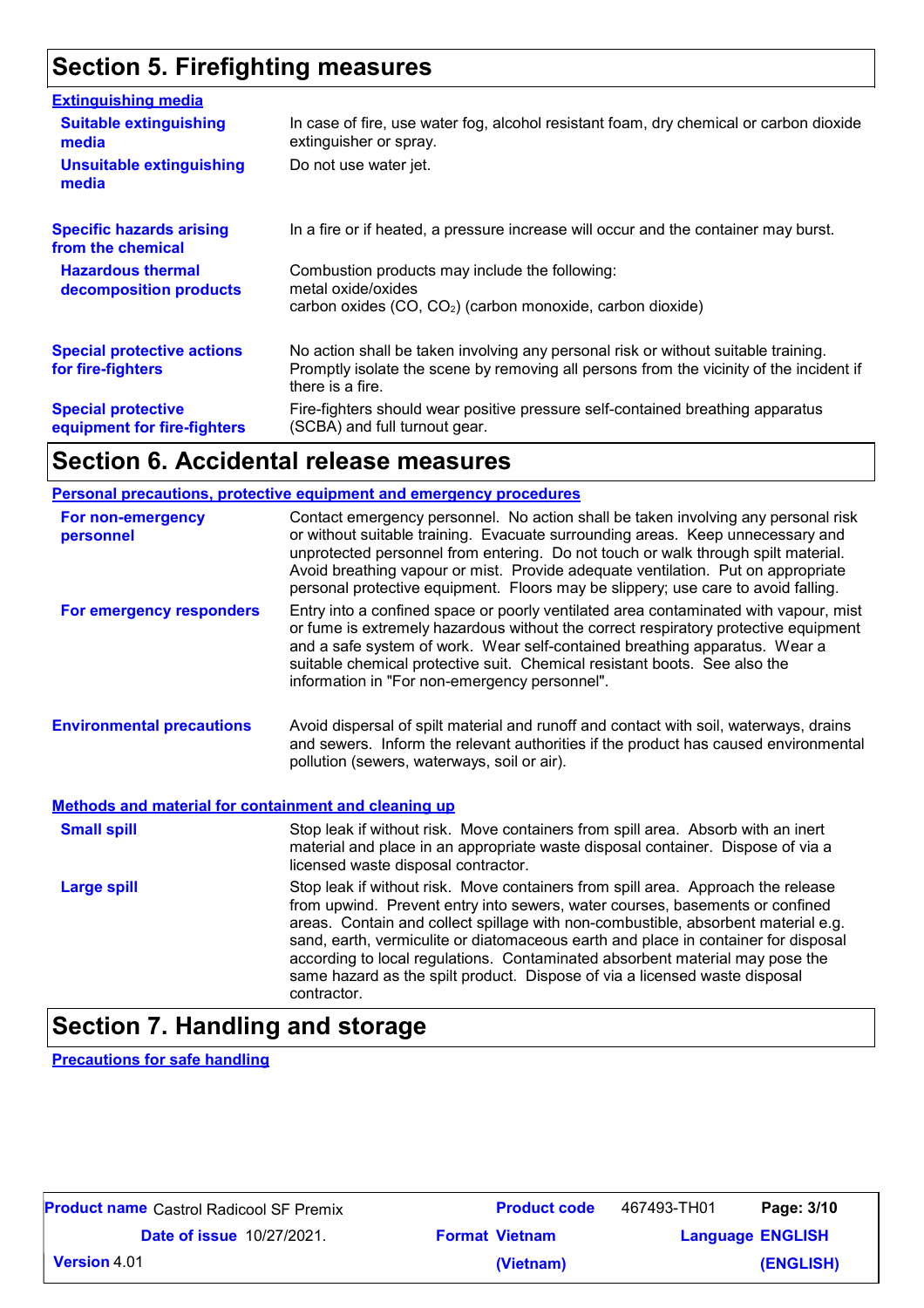## **Section 7. Handling and storage**

| <b>Protective measures</b>                                                       | Put on appropriate personal protective equipment (see Section 8). Avoid exposure -<br>obtain special instructions before use. Avoid exposure during pregnancy. Do not<br>handle until all safety precautions have been read and understood. Do not get in<br>eyes or on skin or clothing. Do not breathe vapour or mist. Do not ingest. If during<br>normal use the material presents a respiratory hazard, use only with adequate<br>ventilation or wear appropriate respirator. Keep in the original container or an<br>approved alternative made from a compatible material, kept tightly closed when not<br>in use. Empty containers retain product residue and can be hazardous. Do not<br>reuse container. |
|----------------------------------------------------------------------------------|------------------------------------------------------------------------------------------------------------------------------------------------------------------------------------------------------------------------------------------------------------------------------------------------------------------------------------------------------------------------------------------------------------------------------------------------------------------------------------------------------------------------------------------------------------------------------------------------------------------------------------------------------------------------------------------------------------------|
| <b>Advice on general</b><br>occupational hygiene                                 | Eating, drinking and smoking should be prohibited in areas where this material is<br>handled, stored and processed. Wash thoroughly after handling. Remove<br>contaminated clothing and protective equipment before entering eating areas. See<br>also Section 8 for additional information on hygiene measures.                                                                                                                                                                                                                                                                                                                                                                                                 |
| <b>Conditions for safe storage,</b><br>including any<br><b>incompatibilities</b> | Store in accordance with local regulations. Store in original container protected<br>from direct sunlight in a dry, cool and well-ventilated area, away from incompatible<br>materials (see Section 10) and food and drink. Store locked up. Keep container<br>tightly closed and sealed until ready for use. Store and use only in equipment/<br>containers designed for use with this product. Containers that have been opened<br>must be carefully resealed and kept upright to prevent leakage. Do not store in<br>unlabelled containers. Use appropriate containment to avoid environmental<br>contamination.                                                                                              |
| <b>Not suitable</b>                                                              | Prolonged exposure to elevated temperature                                                                                                                                                                                                                                                                                                                                                                                                                                                                                                                                                                                                                                                                       |
|                                                                                  |                                                                                                                                                                                                                                                                                                                                                                                                                                                                                                                                                                                                                                                                                                                  |

## **Section 8. Exposure controls/personal protection**

### **Control parameters**

### **Occupational exposure limits**

| <b>Ingredient name</b> | <b>Exposure limits</b>                                                                                                                                                                                                                                                                                                                                                                                                    |  |  |
|------------------------|---------------------------------------------------------------------------------------------------------------------------------------------------------------------------------------------------------------------------------------------------------------------------------------------------------------------------------------------------------------------------------------------------------------------------|--|--|
| Ethylene glycol        | Ministry of Health (Viet Nam).<br>TWA: 10 mg/m <sup>3</sup> 8 hours. Issued/Revised:<br>10/2002 Form: aerosols, particulates and<br>mist<br>STEL: 20 mg/m <sup>3</sup> 15 minutes. Issued/<br>Revised: 10/2002 Form: aerosols,<br>particulates and mist<br>TWA: 60 mg/m <sup>3</sup> 8 hours. Issued/Revised:<br>10/2002 Form: Vapour<br>STEL: 125 mg/m <sup>3</sup> 15 minutes. Issued/<br>Revised: 10/2002 Form: Vapour |  |  |

| <b>Recommended monitoring</b><br>procedures    |                                            | determination of hazardous substances will also be required. | If this product contains ingredients with exposure limits, personal, workplace<br>atmosphere or biological monitoring may be required to determine the effectiveness<br>of the ventilation or other control measures and/or the necessity to use respiratory<br>protective equipment. Reference should be made to appropriate monitoring<br>standards. Reference to national guidance documents for methods for the                                                                                                                                                                                              |                         |
|------------------------------------------------|--------------------------------------------|--------------------------------------------------------------|------------------------------------------------------------------------------------------------------------------------------------------------------------------------------------------------------------------------------------------------------------------------------------------------------------------------------------------------------------------------------------------------------------------------------------------------------------------------------------------------------------------------------------------------------------------------------------------------------------------|-------------------------|
| <b>Appropriate engineering</b><br>controls     | maintained.<br>organisation for standards. |                                                              | All activities involving chemicals should be assessed for their risks to health, to<br>ensure exposures are adequately controlled. Personal protective equipment should<br>only be considered after other forms of control measures (e.g. engineering controls)<br>have been suitably evaluated. Personal protective equipment should conform to<br>appropriate standards, be suitable for use, be kept in good condition and properly<br>Your supplier of personal protective equipment should be consulted for advice on<br>selection and appropriate standards. For further information contact your national |                         |
| <b>Product name</b> Castrol Radicool SF Premix |                                            | <b>Product code</b>                                          | 467493-TH01                                                                                                                                                                                                                                                                                                                                                                                                                                                                                                                                                                                                      | Page: 4/10              |
| <b>Date of issue 10/27/2021.</b>               |                                            | <b>Format Vietnam</b>                                        |                                                                                                                                                                                                                                                                                                                                                                                                                                                                                                                                                                                                                  | <b>Language ENGLISH</b> |

**(Vietnam)**

**(ENGLISH)**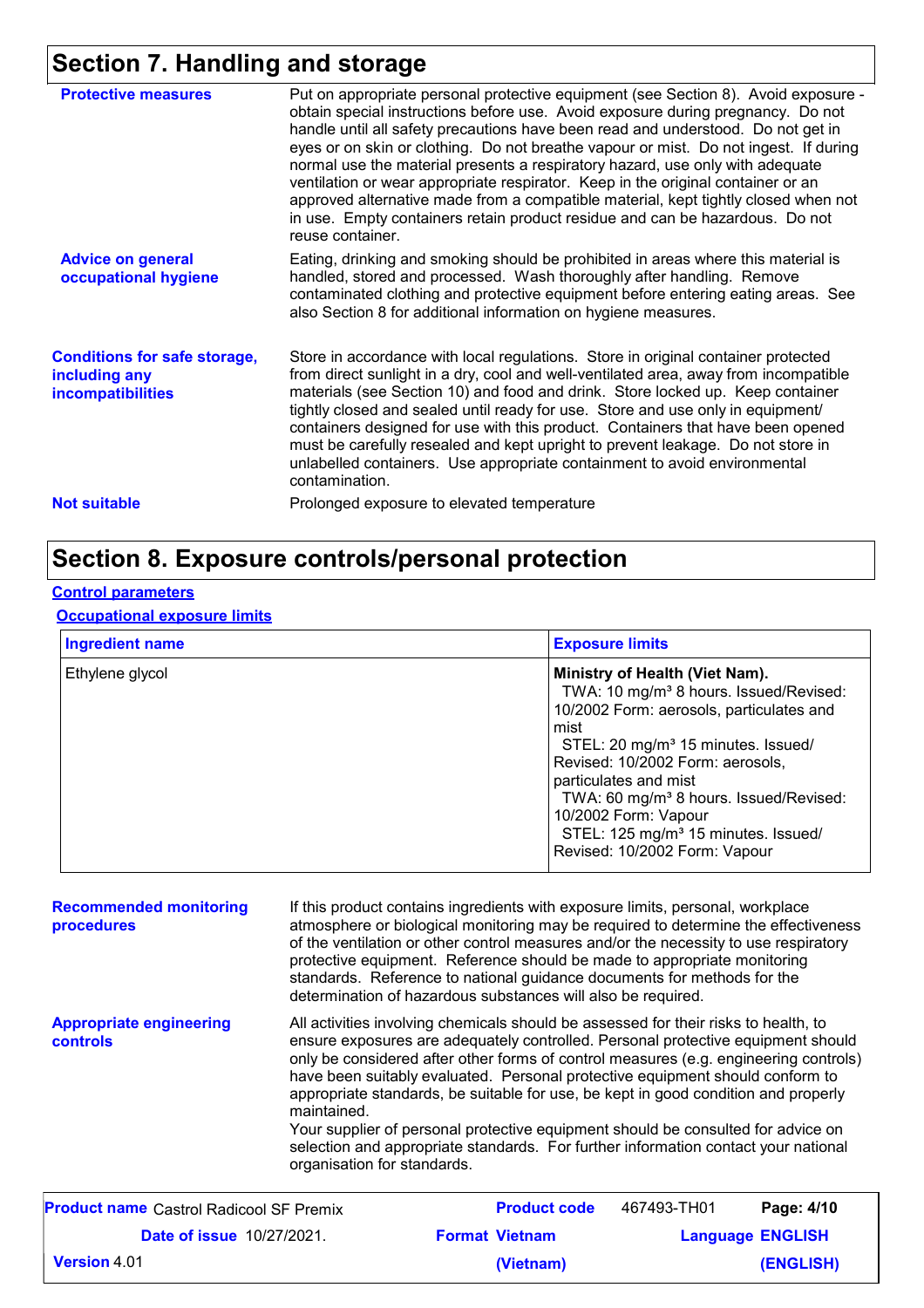## **Section 8. Exposure controls/personal protection**

| <b>Environmental exposure</b><br><b>controls</b> | Provide exhaust ventilation or other engineering controls to keep the relevant<br>airborne concentrations below their respective occupational exposure limits.<br>The final choice of protective equipment will depend upon a risk assessment. It is<br>important to ensure that all items of personal protective equipment are compatible.<br>Emissions from ventilation or work process equipment should be checked to ensure<br>they comply with the requirements of environmental protection legislation. In some<br>cases, fume scrubbers, filters or engineering modifications to the process<br>equipment will be necessary to reduce emissions to acceptable levels.                                                                                                                                   |
|--------------------------------------------------|----------------------------------------------------------------------------------------------------------------------------------------------------------------------------------------------------------------------------------------------------------------------------------------------------------------------------------------------------------------------------------------------------------------------------------------------------------------------------------------------------------------------------------------------------------------------------------------------------------------------------------------------------------------------------------------------------------------------------------------------------------------------------------------------------------------|
| <b>Individual protection measures</b>            |                                                                                                                                                                                                                                                                                                                                                                                                                                                                                                                                                                                                                                                                                                                                                                                                                |
| <b>Hygiene measures</b>                          | Wash hands, forearms and face thoroughly after handling chemical products, before<br>eating, smoking and using the lavatory and at the end of the working period.<br>Appropriate techniques should be used to remove potentially contaminated clothing.<br>Wash contaminated clothing before reusing. Ensure that eyewash stations and<br>safety showers are close to the workstation location.                                                                                                                                                                                                                                                                                                                                                                                                                |
| <b>Eye/face protection</b>                       | Safety glasses with side shields.                                                                                                                                                                                                                                                                                                                                                                                                                                                                                                                                                                                                                                                                                                                                                                              |
| <b>Skin protection</b>                           |                                                                                                                                                                                                                                                                                                                                                                                                                                                                                                                                                                                                                                                                                                                                                                                                                |
| <b>Hand protection</b>                           | Wear protective gloves if prolonged or repeated contact is likely. Wear chemical<br>resistant gloves. Recommended: Butyl gloves. Neoprene gloves. The correct<br>choice of protective gloves depends upon the chemicals being handled, the<br>conditions of work and use, and the condition of the gloves (even the best<br>chemically resistant glove will break down after repeated chemical exposures). Most<br>gloves provide only a short time of protection before they must be discarded and<br>replaced. Because specific work environments and material handling practices vary,<br>safety procedures should be developed for each intended application. Gloves<br>should therefore be chosen in consultation with the supplier/manufacturer and with a<br>full assessment of the working conditions. |
| <b>Skin protection</b>                           | Use of protective clothing is good industrial practice.<br>Personal protective equipment for the body should be selected based on the task<br>being performed and the risks involved and should be approved by a specialist<br>before handling this product.<br>Cotton or polyester/cotton overalls will only provide protection against light<br>superficial contamination that will not soak through to the skin. Overalls should be<br>laundered on a regular basis. When the risk of skin exposure is high (e.g. when<br>cleaning up spillages or if there is a risk of splashing) then chemical resistant aprons<br>and/or impervious chemical suits and boots will be required.                                                                                                                          |
| <b>Other skin protection</b>                     | Appropriate footwear and any additional skin protection measures should be<br>selected based on the task being performed and the risks involved and should be<br>approved by a specialist before handling this product.                                                                                                                                                                                                                                                                                                                                                                                                                                                                                                                                                                                        |
| <b>Respiratory protection</b>                    | In case of insufficient ventilation, wear suitable respiratory equipment.<br>The correct choice of respiratory protection depends upon the chemicals being<br>handled, the conditions of work and use, and the condition of the respiratory<br>equipment. Safety procedures should be developed for each intended application.<br>Respiratory protection equipment should therefore be chosen in consultation with<br>the supplier/manufacturer and with a full assessment of the working conditions.                                                                                                                                                                                                                                                                                                          |

## **Section 9. Physical and chemical properties**

The conditions of measurement of all properties are at standard temperature and pressure unless otherwise indicated.

|                                                |                               | (Vietnam)             |             | (ENGLISH)               |
|------------------------------------------------|-------------------------------|-----------------------|-------------|-------------------------|
| <b>Date of issue 10/27/2021.</b>               |                               | <b>Format Vietnam</b> |             | <b>Language ENGLISH</b> |
| <b>Product name</b> Castrol Radicool SF Premix |                               | <b>Product code</b>   | 467493-TH01 | Page: 5/10              |
| <b>Melting point/freezing point</b>            | Not available.                |                       |             |                         |
| pH                                             | 7.5 to 9 [Conc. (% w/w): 50%] |                       |             |                         |
| <b>Odour threshold</b>                         | Not available.                |                       |             |                         |
| <b>Odour</b>                                   | Not available.                |                       |             |                         |
| <b>Colour</b>                                  | Red.                          |                       |             |                         |
| <b>Physical state</b>                          | Liquid.                       |                       |             |                         |
|                                                |                               |                       |             |                         |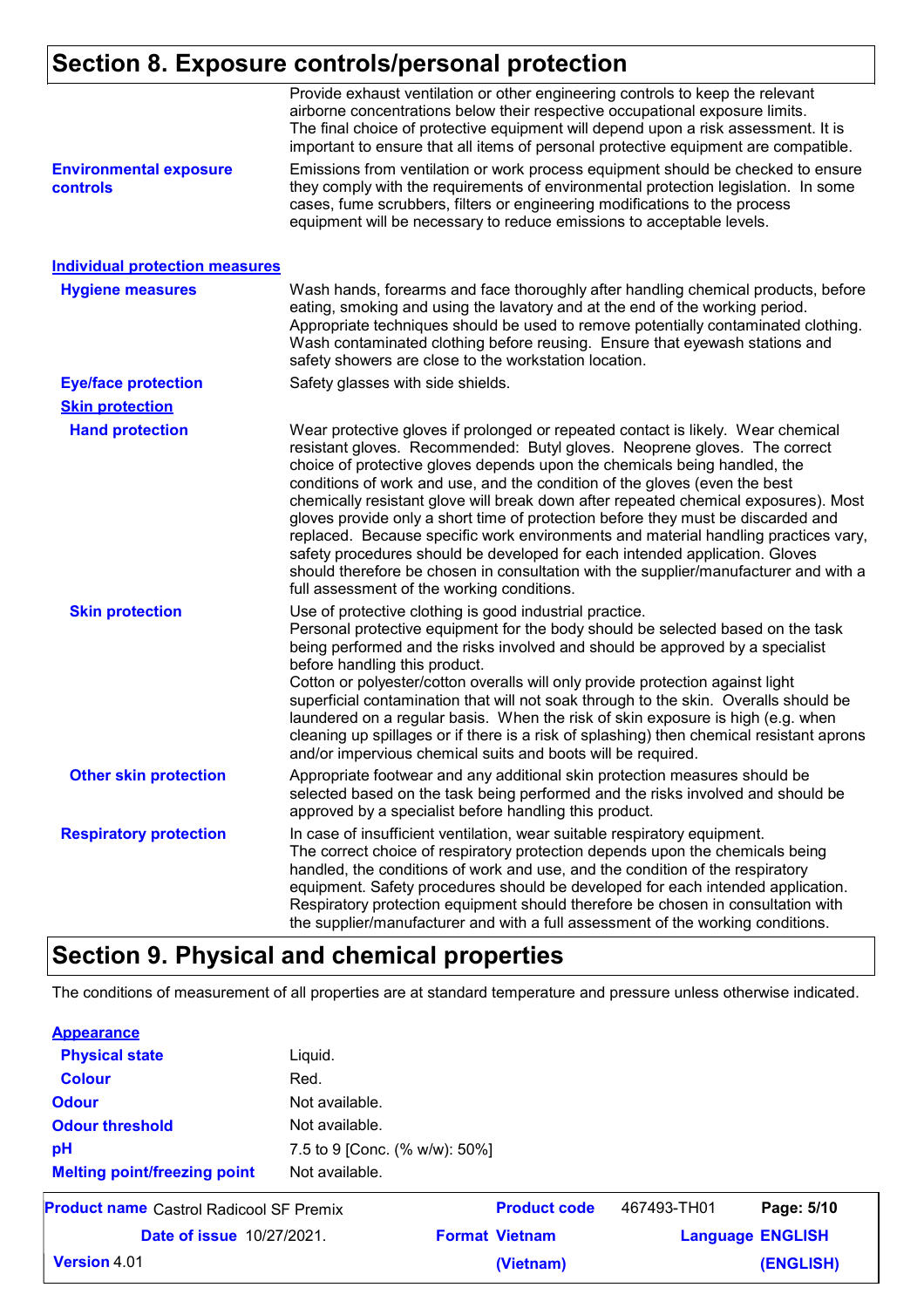## **Section 9. Physical and chemical properties**

| <b>Boiling point, initial boiling</b><br>point, and boiling range | 170°C (338°F)                                          |       |                 |                         |          |               |                         |
|-------------------------------------------------------------------|--------------------------------------------------------|-------|-----------------|-------------------------|----------|---------------|-------------------------|
| <b>Flash point</b>                                                | Not available.                                         |       |                 |                         |          |               |                         |
| <b>Evaporation rate</b>                                           | Not available.                                         |       |                 |                         |          |               |                         |
| <b>Flammability</b>                                               | Not available.                                         |       |                 |                         |          |               |                         |
| Lower and upper explosion<br>limit/flammability limit             | Not available.                                         |       |                 |                         |          |               |                         |
| <b>Vapour pressure</b>                                            |                                                        |       |                 | Vapour Pressure at 20°C |          |               | Vapour pressure at 50°C |
|                                                                   | <b>Ingredient name</b>                                 | mm Hg | kPa             | <b>Method</b>           | mm<br>Hg | kPa           | <b>Method</b>           |
|                                                                   | Ethylene glycol                                        | 0.09  | 0.012           |                         |          |               |                         |
|                                                                   | Sodium<br>2-ethylhexanoate                             | 0     | 0               |                         | 0        | 0             |                         |
| <b>Relative vapour density</b>                                    | Not available.                                         |       |                 |                         |          |               |                         |
| <b>Density</b>                                                    | $>1000 \text{ kg/m}^3$ ( $>1 \text{ g/cm}^3$ ) at 20°C |       |                 |                         |          |               |                         |
| <b>Relative density</b>                                           | Not available.                                         |       |                 |                         |          |               |                         |
| <b>Solubility</b>                                                 | Miscible in water.                                     |       |                 |                         |          |               |                         |
| <b>Partition coefficient: n-</b><br>octanol/water                 | Not applicable.                                        |       |                 |                         |          |               |                         |
| <b>Auto-ignition temperature</b>                                  | <b>Ingredient name</b>                                 |       | $\rm ^{\circ}C$ | °F                      |          | <b>Method</b> |                         |
|                                                                   | Ethylene glycol                                        |       | 398             | 748.4                   |          |               |                         |
| <b>Decomposition temperature</b>                                  | Not available.                                         |       |                 |                         |          |               |                         |
| <b>Viscosity</b>                                                  | Not available.                                         |       |                 |                         |          |               |                         |
| <b>Particle characteristics</b>                                   |                                                        |       |                 |                         |          |               |                         |
| <b>Median particle size</b>                                       | Not applicable.                                        |       |                 |                         |          |               |                         |

## **Section 10. Stability and reactivity**

| <b>Reactivity</b>                            | No specific test data available for this product. Refer to Conditions to avoid and<br>Incompatible materials for additional information.                                   |
|----------------------------------------------|----------------------------------------------------------------------------------------------------------------------------------------------------------------------------|
| <b>Chemical stability</b>                    | The product is stable.                                                                                                                                                     |
| <b>Possibility of hazardous</b><br>reactions | Under normal conditions of storage and use, hazardous reactions will not occur.<br>Under normal conditions of storage and use, hazardous polymerisation will not<br>occur. |
| <b>Conditions to avoid</b>                   | Avoid excessive heat.                                                                                                                                                      |
| <b>Incompatible materials</b>                | Reactive or incompatible with the following materials: oxidising materials.                                                                                                |
| <b>Hazardous decomposition</b><br>products   | Under normal conditions of storage and use, hazardous decomposition products<br>should not be produced.                                                                    |

| <b>Product name</b> Castrol Radicool SF Premix | <b>Product code</b>   | 467493-TH01             | Page: 6/10 |
|------------------------------------------------|-----------------------|-------------------------|------------|
| <b>Date of issue 10/27/2021.</b>               | <b>Format Vietnam</b> | <b>Language ENGLISH</b> |            |
| <b>Version</b> 4.01                            | (Vietnam)             |                         | (ENGLISH)  |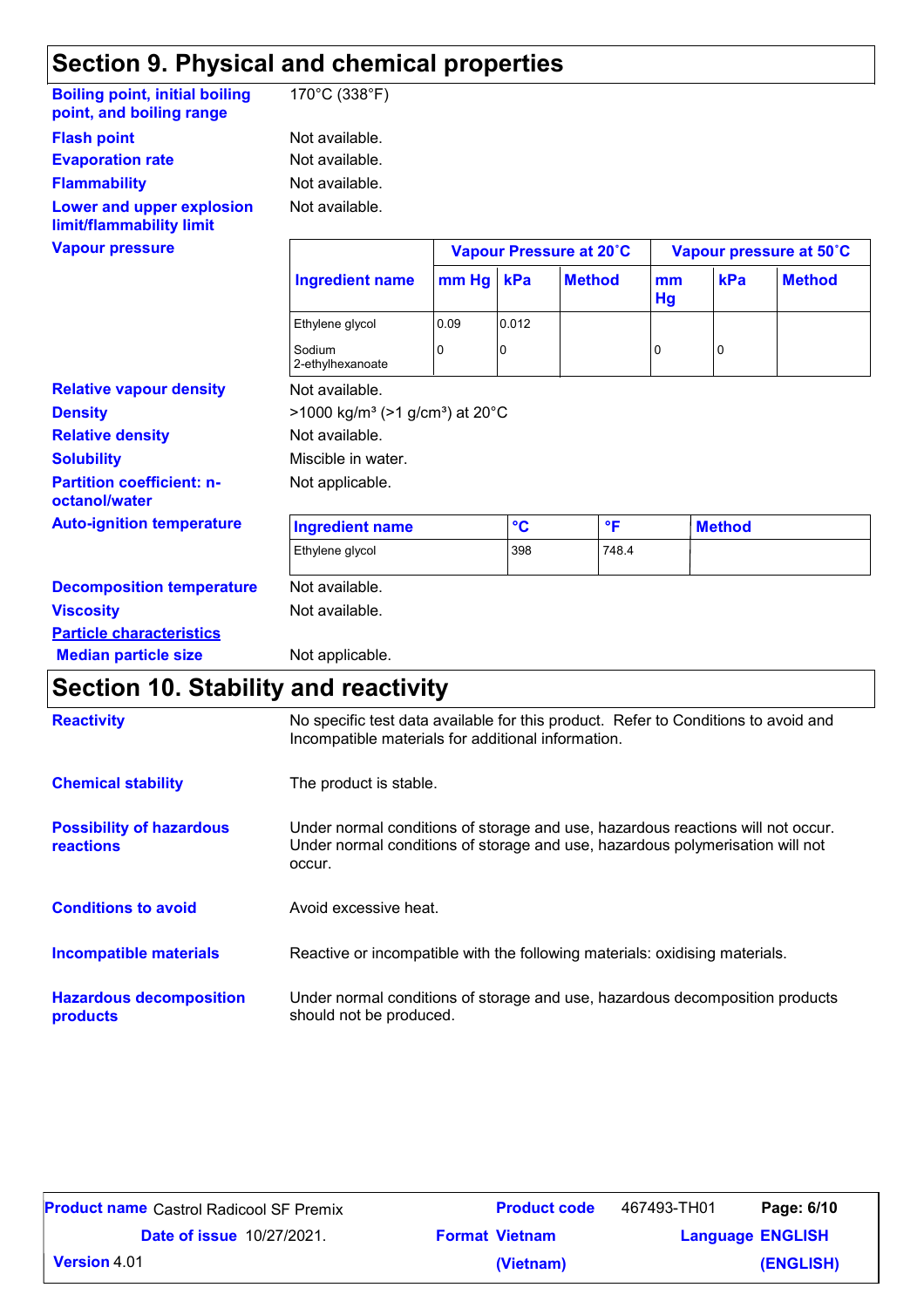## **Section 11. Toxicological information**

### **Information on toxicological effects**

#### **Aspiration hazard**

Not available.

| <b>Information on likely routes</b><br>of exposure                       | Routes of entry anticipated: Dermal, Inhalation.                                                                                                                                                                                                                 |
|--------------------------------------------------------------------------|------------------------------------------------------------------------------------------------------------------------------------------------------------------------------------------------------------------------------------------------------------------|
| <b>Potential acute health effects</b>                                    |                                                                                                                                                                                                                                                                  |
| <b>Eye contact</b>                                                       | No known significant effects or critical hazards.                                                                                                                                                                                                                |
| <b>Inhalation</b>                                                        | Vapour inhalation under ambient conditions is not normally a problem due to low<br>vapour pressure.                                                                                                                                                              |
| <b>Skin contact</b>                                                      | No known significant effects or critical hazards.                                                                                                                                                                                                                |
| <b>Ingestion</b>                                                         | Harmful if swallowed. Ethylene glycol: Ingestion of ethylene glycol can cause<br>metabolic acidosis, kidney damage, central nervous system depression, and<br>convulsions. The estimated human lethal dose is approximately 100 ml (3.4 ounces<br>for an adult). |
|                                                                          | <b>Symptoms related to the physical, chemical and toxicological characteristics</b>                                                                                                                                                                              |
| <b>Eye contact</b>                                                       | No specific data.                                                                                                                                                                                                                                                |
| <b>Inhalation</b>                                                        | May be harmful by inhalation if exposure to vapour, mists or fumes resulting from<br>thermal decomposition products occurs.                                                                                                                                      |
| <b>Skin contact</b>                                                      | Adverse symptoms may include the following:<br>reduced foetal weight<br>increase in foetal deaths<br>skeletal malformations                                                                                                                                      |
| <b>Ingestion</b>                                                         | Adverse symptoms may include the following:<br>nausea or vomiting<br>reduced foetal weight<br>increase in foetal deaths<br>skeletal malformations                                                                                                                |
|                                                                          | Delayed and immediate effects as well as chronic effects from short and long-term exposure                                                                                                                                                                       |
| <b>Short term exposure</b>                                               |                                                                                                                                                                                                                                                                  |
| <b>Potential immediate</b><br>effects                                    | Not available.                                                                                                                                                                                                                                                   |
| <b>Potential delayed effects</b>                                         | Not available.                                                                                                                                                                                                                                                   |
| <b>Long term exposure</b>                                                |                                                                                                                                                                                                                                                                  |
| <b>Potential immediate</b><br>effects                                    | Not available.                                                                                                                                                                                                                                                   |
| <b>Potential delayed effects</b>                                         | Not available.                                                                                                                                                                                                                                                   |
| <b>Potential chronic health effects</b>                                  |                                                                                                                                                                                                                                                                  |
| <b>General</b>                                                           | May cause damage to organs through prolonged or repeated exposure. (kidney)                                                                                                                                                                                      |
| <b>Carcinogenicity</b>                                                   | No known significant effects or critical hazards.                                                                                                                                                                                                                |
| <b>Mutagenicity</b>                                                      | No known significant effects or critical hazards.                                                                                                                                                                                                                |
| <b>Teratogenicity</b>                                                    | Suspected of damaging the unborn child.                                                                                                                                                                                                                          |
| <b>Developmental effects</b>                                             | Birth defects and decreased fetal weight have been observed in laboratory animals<br>fed ethylene glycol in large amounts repeatedly during pregnancy.                                                                                                           |
| <b>Fertility effects</b>                                                 | No known significant effects or critical hazards.                                                                                                                                                                                                                |
| <b>Numerical measures of toxicity</b><br><b>Acute toxicity estimates</b> |                                                                                                                                                                                                                                                                  |

| <b>Product name</b> Castrol Radicool SF Premix | <b>Product code</b>   | 467493-TH01 | Page: 7/10              |
|------------------------------------------------|-----------------------|-------------|-------------------------|
| <b>Date of issue 10/27/2021.</b>               | <b>Format Vietnam</b> |             | <b>Language ENGLISH</b> |
| <b>Version</b> 4.01                            | (Vietnam)             |             | (ENGLISH)               |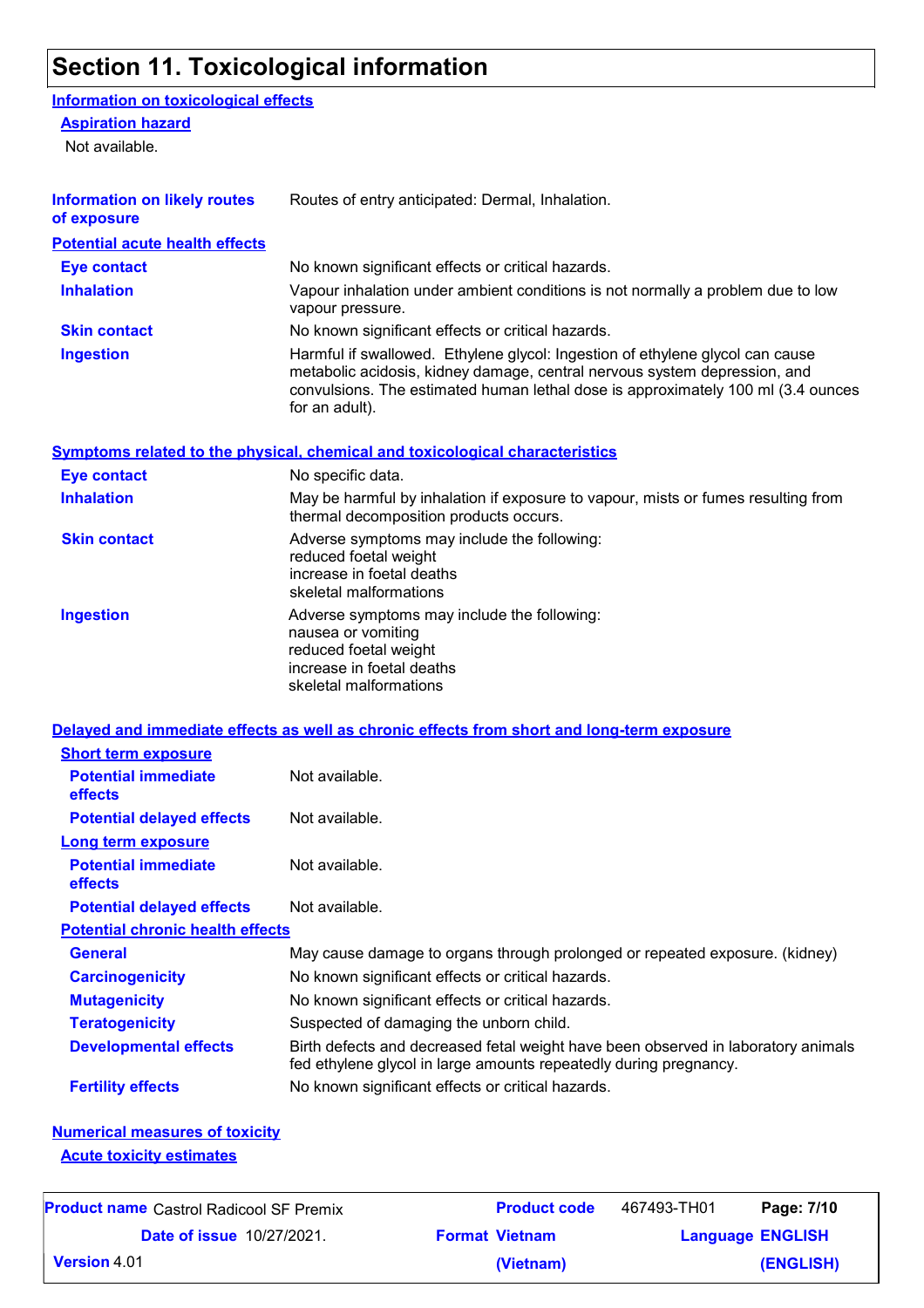| Section 11. Toxicological information |                  |  |
|---------------------------------------|------------------|--|
| <b>Route</b>                          | <b>ATE value</b> |  |
| Oral                                  | 833.33 mg/kg     |  |

| <b>Toxicity</b>                                         |                                                                                       |
|---------------------------------------------------------|---------------------------------------------------------------------------------------|
| <b>Environmental effects</b>                            | No known significant effects or critical hazards.                                     |
| <b>Persistence and degradability</b>                    |                                                                                       |
| Expected to be biodegradable.                           |                                                                                       |
| <b>Bioaccumulative potential</b>                        |                                                                                       |
|                                                         | This product is not expected to bioaccumulate through food chains in the environment. |
|                                                         |                                                                                       |
| <b>Mobility in soil</b>                                 |                                                                                       |
| <b>Soil/water partition</b><br><b>coefficient (Koc)</b> | Not available.                                                                        |
| <b>Mobility</b>                                         | Spillages may penetrate the soil causing ground water contamination.                  |
| <b>Other adverse effects</b>                            | No known significant effects or critical hazards.                                     |

| <b>Disposal methods</b> | The generation of waste should be avoided or minimised wherever possible.<br>Significant quantities of waste product residues should not be disposed of via the<br>foul sewer but processed in a suitable effluent treatment plant. Dispose of surplus<br>and non-recyclable products via a licensed waste disposal contractor. Disposal of<br>this product, solutions and any by-products should at all times comply with the<br>requirements of environmental protection and waste disposal legislation and any                                                                                                                                                                                                                  |
|-------------------------|------------------------------------------------------------------------------------------------------------------------------------------------------------------------------------------------------------------------------------------------------------------------------------------------------------------------------------------------------------------------------------------------------------------------------------------------------------------------------------------------------------------------------------------------------------------------------------------------------------------------------------------------------------------------------------------------------------------------------------|
|                         | regional local authority requirements. Waste packaging should be recycled.<br>Incineration or landfill should only be considered when recycling is not feasible. This<br>material and its container must be disposed of in a safe way. Care should be taken<br>when handling emptied containers that have not been cleaned or rinsed out. Empty<br>containers or liners may retain some product residues. Avoid dispersal of spilt<br>material and runoff and contact with soil, waterways, drains and sewers. Diluted<br>fluid should not be discharged into sewage systems unless provided for by local<br>regulations. Dispose under conditions approved by the local authority or via a<br>licensed waste disposal contractor. |

## **Section 14. Transport information**

|                                      | <b>IMDG</b>                                               |           |                     | <b>IATA</b>             |            |
|--------------------------------------|-----------------------------------------------------------|-----------|---------------------|-------------------------|------------|
| <b>UN number</b>                     | Not regulated.                                            |           | Not regulated.      |                         |            |
| <b>UN proper</b><br>shipping name    |                                                           |           | ۰                   |                         |            |
| <b>Transport hazard</b><br>class(es) | $\overline{\phantom{a}}$                                  |           | $\overline{a}$      |                         |            |
|                                      | <b>Product name</b> Castrol Radicool SF Premix            |           | <b>Product code</b> | 467493-TH01             | Page: 8/10 |
|                                      | <b>Format Vietnam</b><br><b>Date of issue 10/27/2021.</b> |           |                     | <b>Language ENGLISH</b> |            |
| Version 4.01                         |                                                           | (Vietnam) |                     |                         | (ENGLISH)  |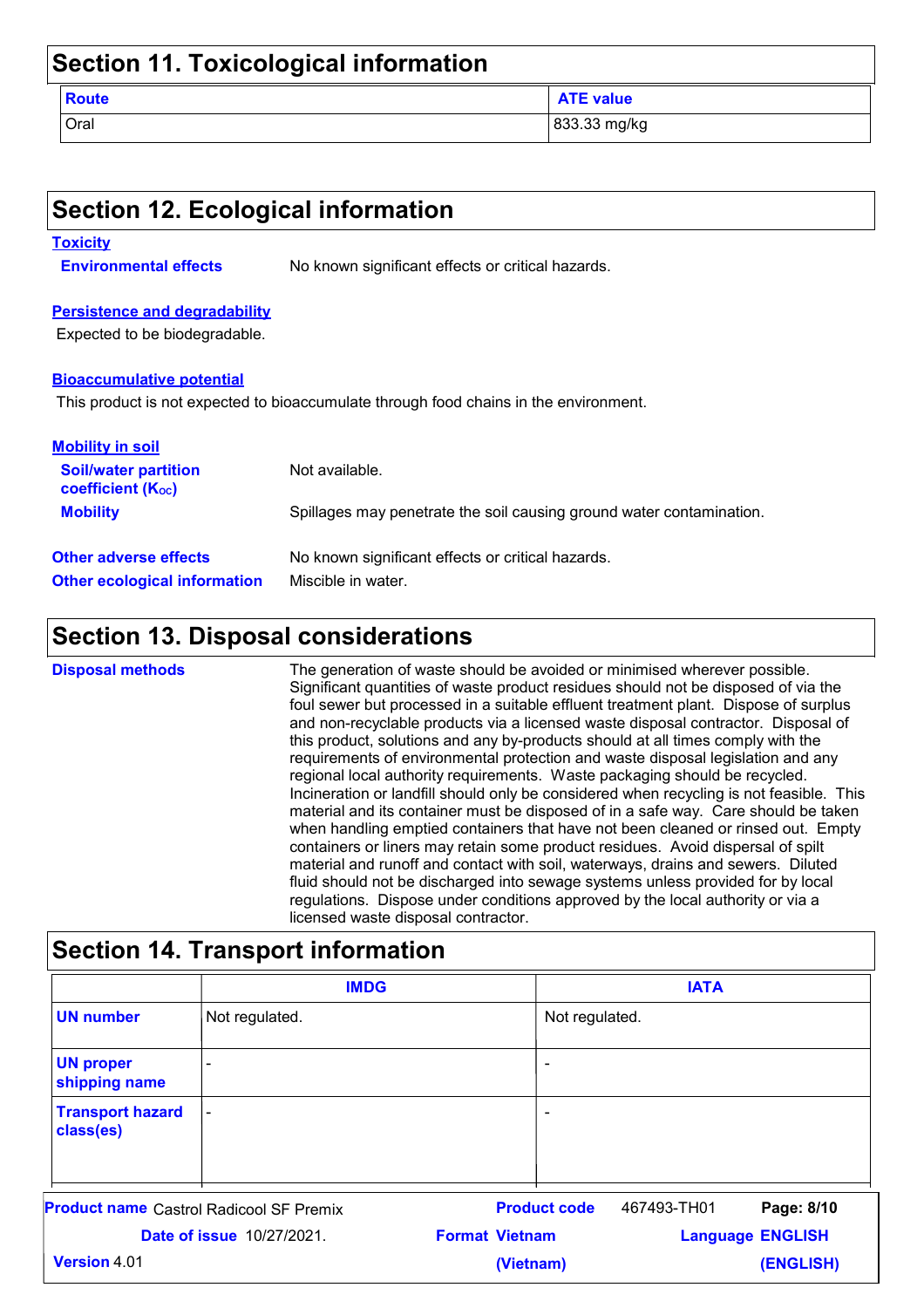| Section 14. Transport information |                          |                          |  |  |  |
|-----------------------------------|--------------------------|--------------------------|--|--|--|
| <b>Packing group</b>              | $\overline{\phantom{a}}$ | $\overline{\phantom{0}}$ |  |  |  |
| <b>Environmental</b><br>hazards   | No.                      | No.                      |  |  |  |
| <b>Additional</b><br>information  | -                        | $\overline{\phantom{0}}$ |  |  |  |

**Special precautions for user** Not available.

**Transport in bulk according to IMO instruments**

Not available.

## **Section 15. Regulatory information**

| <b>Safety, health and</b><br>environmental regulations<br>specific for the product | No known specific national and/or regional regulations applicable to this product<br>(including its ingredients).              |
|------------------------------------------------------------------------------------|--------------------------------------------------------------------------------------------------------------------------------|
| <b>Toxic classification (TCVN</b><br>3164-79)                                      | $\mathbf{III}$                                                                                                                 |
|                                                                                    | <b>Chemical Weapon Convention List Schedules I, II &amp; III Chemicals</b>                                                     |
| <b>International lists</b>                                                         |                                                                                                                                |
| <b>Australia inventory (AIIC)</b>                                                  | All components are listed or exempted.                                                                                         |
| <b>Canada inventory</b>                                                            | All components are listed or exempted.                                                                                         |
| <b>China inventory (IECSC)</b>                                                     | All components are listed or exempted.                                                                                         |
| <b>REACH Status</b>                                                                | The company, as identified in Section 1, sells this product in the EU in compliance<br>with the current requirements of REACH. |
| <b>Japan inventory (CSCL)</b>                                                      | All components are listed or exempted.                                                                                         |
| <b>Korea inventory (KECI)</b>                                                      | All components are listed or exempted.                                                                                         |
| <b>Philippines inventory</b><br>(PICCS)                                            | All components are listed or exempted.                                                                                         |
| <b>Taiwan Chemical</b><br><b>Substances Inventory</b><br>(TCSI)                    | Not determined.                                                                                                                |
| <b>United States inventory</b><br>(TSCA 8b)                                        | Not determined.                                                                                                                |

## **Section 16. Other information**

**History**

| Date of issue/Date of<br>revision | 27 October 2021                                                                                                                                                                                                                                                                                                                                                                                                                                                                                                                                           |
|-----------------------------------|-----------------------------------------------------------------------------------------------------------------------------------------------------------------------------------------------------------------------------------------------------------------------------------------------------------------------------------------------------------------------------------------------------------------------------------------------------------------------------------------------------------------------------------------------------------|
| Date of previous issue            | 10/27/2021                                                                                                                                                                                                                                                                                                                                                                                                                                                                                                                                                |
| <b>Prepared by</b>                | LIVE IA Bryan Oh (26-Oct-2021)                                                                                                                                                                                                                                                                                                                                                                                                                                                                                                                            |
| <b>Key to abbreviations</b>       | ATE = Acute Toxicity Estimate<br><b>BCF</b> = Bioconcentration Factor<br>GHS = Globally Harmonized System of Classification and Labelling of Chemicals<br>IATA = International Air Transport Association<br>IBC = Intermediate Bulk Container<br><b>IMDG</b> = International Maritime Dangerous Goods<br>LogPow = logarithm of the octanol/water partition coefficient<br>MARPOL = International Convention for the Prevention of Pollution From Ships,<br>1973 as modified by the Protocol of 1978. ("Marpol" = marine pollution)<br>UN = United Nations |

| <b>Product name</b> Castrol Radicool SF Premix | <b>Product code</b>   | 467493-TH01             | Page: 9/10 |
|------------------------------------------------|-----------------------|-------------------------|------------|
| <b>Date of issue 10/27/2021.</b>               | <b>Format Vietnam</b> | <b>Language ENGLISH</b> |            |
| $\mid$ Version 4.01 $\mid$                     | (Vietnam)             |                         | (ENGLISH)  |